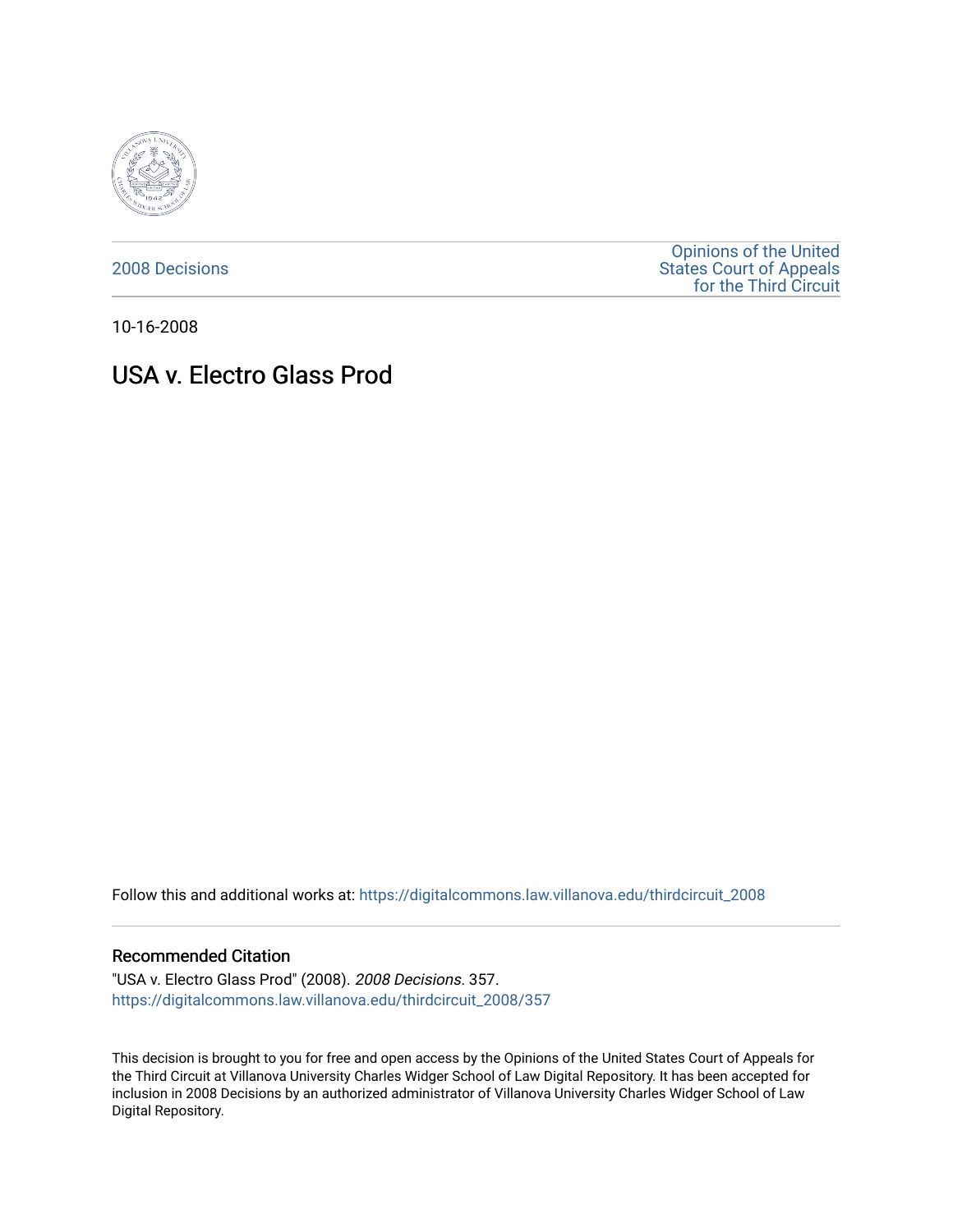## **NOT PRECEDENTIAL**

# UNITED STATES COURT OF APPEALS FOR THE THIRD CIRCUIT

# No. 07-3191 \_\_\_\_\_\_\_\_\_\_\_\_\_\_\_

\_\_\_\_\_\_\_\_\_\_\_\_\_\_\_

# UNITED STATES OF AMERICA

v.

# ELECTRO GLASS PRODUCTS,

Appellant.

On Appeal From the United States District Court for the Western District of Pennsylvania (Criminal No. 06-cr-00117) District Judge: Honorable Donetta W. Ambrose

\_\_\_\_\_\_\_\_\_\_\_\_\_\_\_

Argued September 29, 2008

## Before: FISHER, CHAGARES, and HARDIMAN Circuit Judges.

(Filed: October 16, 2008)

David M. Laigaie (Argued) Mariana Rossman DIL WORTH PAXSON, LLP 3200 Mellon Bank Center 1735 Market Street Philadelphia, PA 19103

*Counsel for Appellant*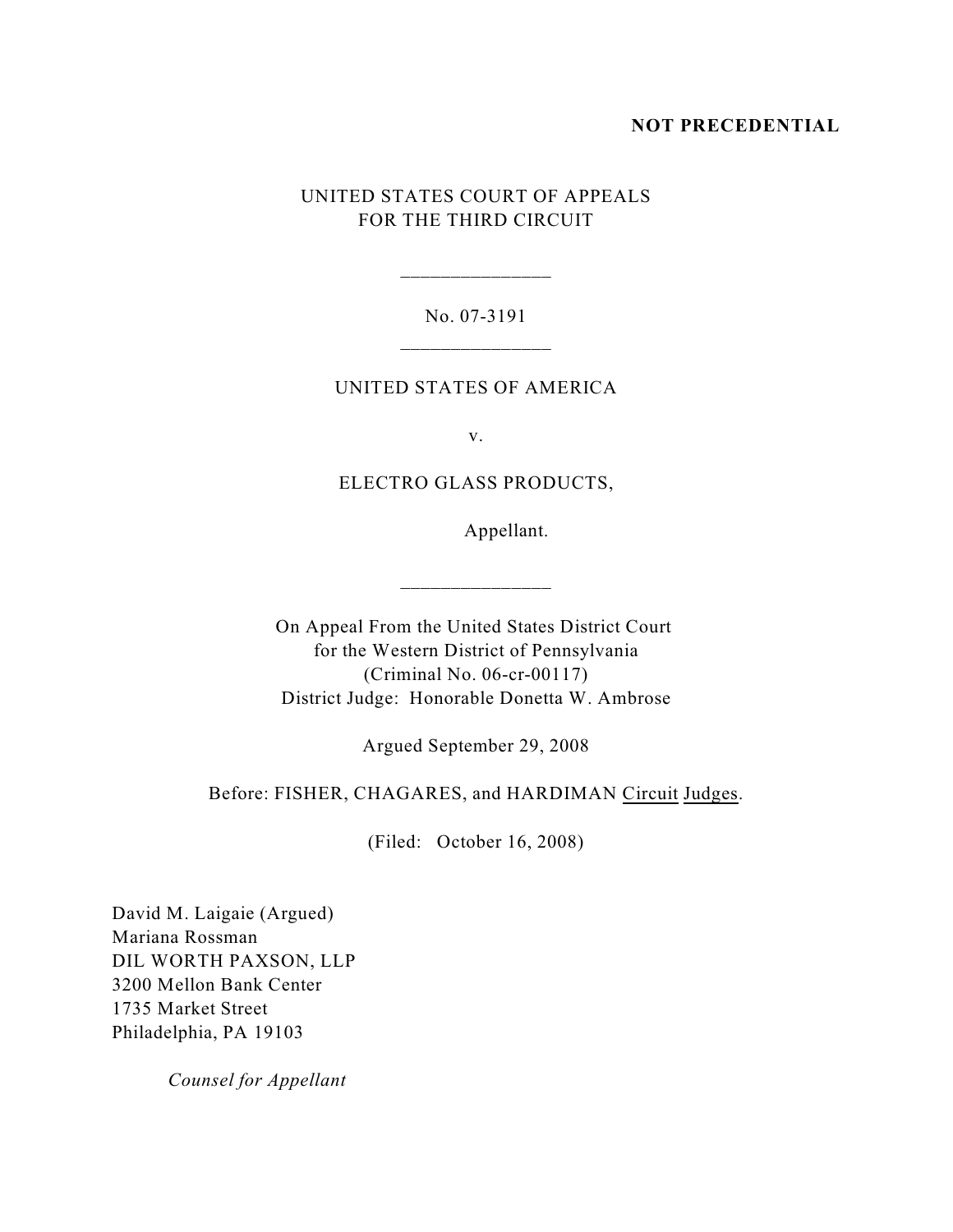Mary Beth Buchanan Robert L. Eberhardt (Argued) 700 Grant Street, Suite 400 Pittsburgh, PA 15219

*Counsel for Appellee*

#### OPINION OF THE COURT

\_\_\_\_\_\_\_\_\_\_\_\_\_\_\_\_\_\_

CHAGARES, Circuit Judge.

Electro-Glass Products ("Electro-Glass") appeals its conviction for violating the Arms Export Control Act ("AECA"), arguing that the Government presented insufficient evidence to prove beyond a reasonable doubt that Electro-Glass acted willfully. Because the jury verdict is supported by sufficient evidence, we will affirm.

I.

We write solely for the benefit of the parties, who are familiar with the factual context and legal history of this case. Therefore, we will set forth only those facts necessary to our analysis.

Electro-Glass manufactures "glass preforms," including "solder glass preforms." Solder glass preforms are used, *inter alia*, by manufacturers of night vision equipment. The AECA requires manufacturers to obtain licenses before exporting military products that are on the United States Munitions List ("Munitions List").

In October 1993, a United States customs agent visited Electro-Glass to inquire about an order Electro-Glass received from a Dutch entity called B.V. Delft. Pursuant to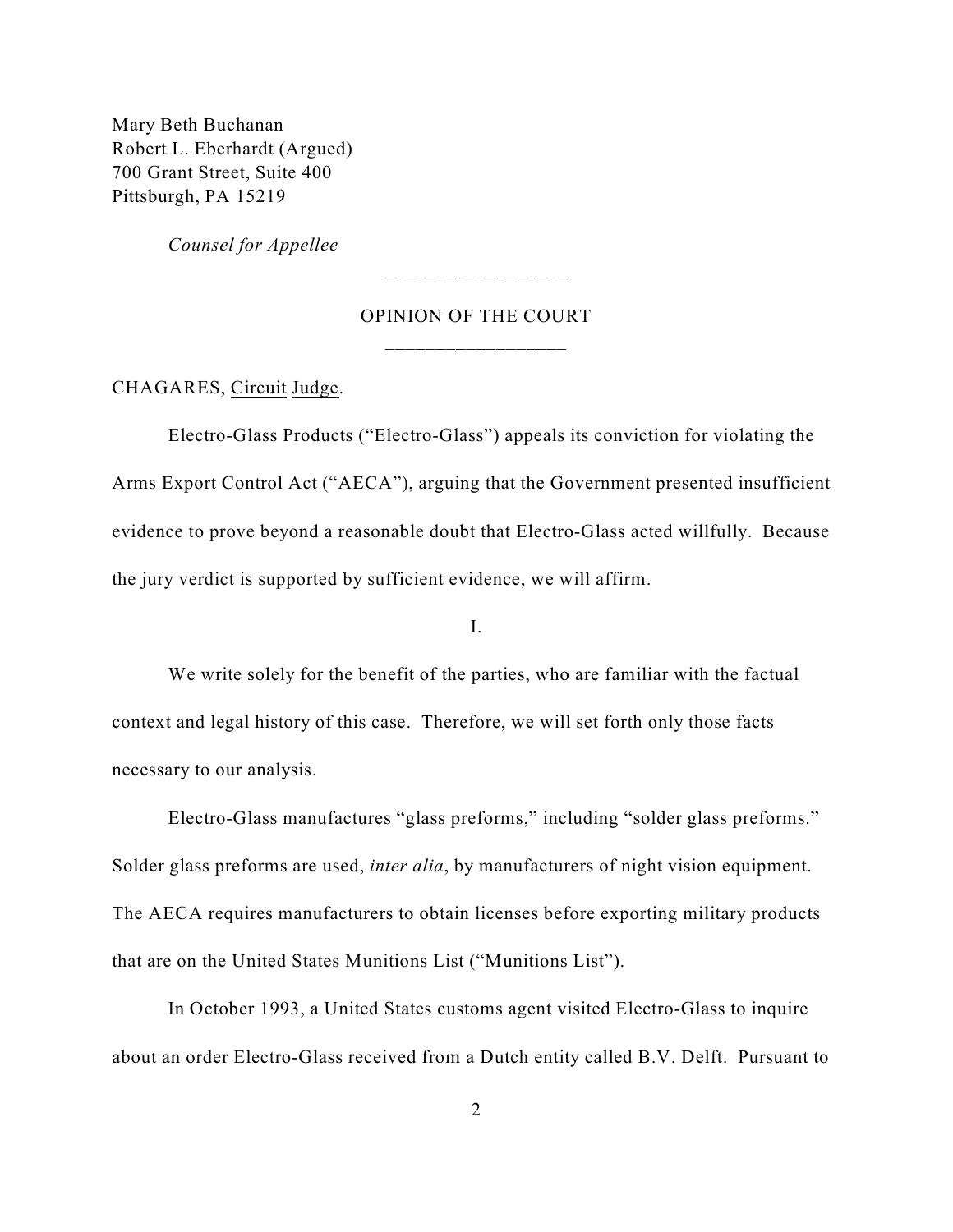the agent's instructions, Electro-Glass sought a commodity jurisdiction determination from the Department of State ("DOS") regarding whether a license was necessary to export the preforms. The customs agent also made a presentation to Electro-Glass during this time period to educate the company's representatives about the AECA licensing requirements. In January 1994, DOS issued a commodity jurisdiction determination that the specific preform B.V. Delft ordered was on the Munitions List, and therefore Electro-Glass could not ship it without a license. Electro-Glass chose not to ship to B.V. Delft.

Eight years later, in June 2002, Electro-Glass received an order for solder glass preforms from an Indian company called  $B.E.$  Delft<sup>1</sup>. Electro-Glass was aware that these preforms were originally developed for military application in night vision devices. Electro-Glass also acknowledged that it was uncomfortable with continued dealings with B.E. Delft and that it recognized the similarity in this entity's name to B.V. Delft.

Electro-Glass sought guidance from several government agencies regarding its ability to ship to B.E. Delft. Electro-Glass contacted the Federal Bureau of Investigation and Congressman John Murtha, who referred Electro-Glass's inquiry to United States Customs. Although none of these governmental agencies told Electro-Glass *not* to make shipments to B.E. Delft, Electro-Glass never received actual authorization for the shipments. Moreover, a United States customs agent told Electro-Glass that he would

<sup>&</sup>lt;sup>1</sup> On January 22, 2004, B.E. Delft began to operate as Bel-Optronic Devices Ltd. For consistency, we refer to this entity as B.E. Delft throughout the opinion.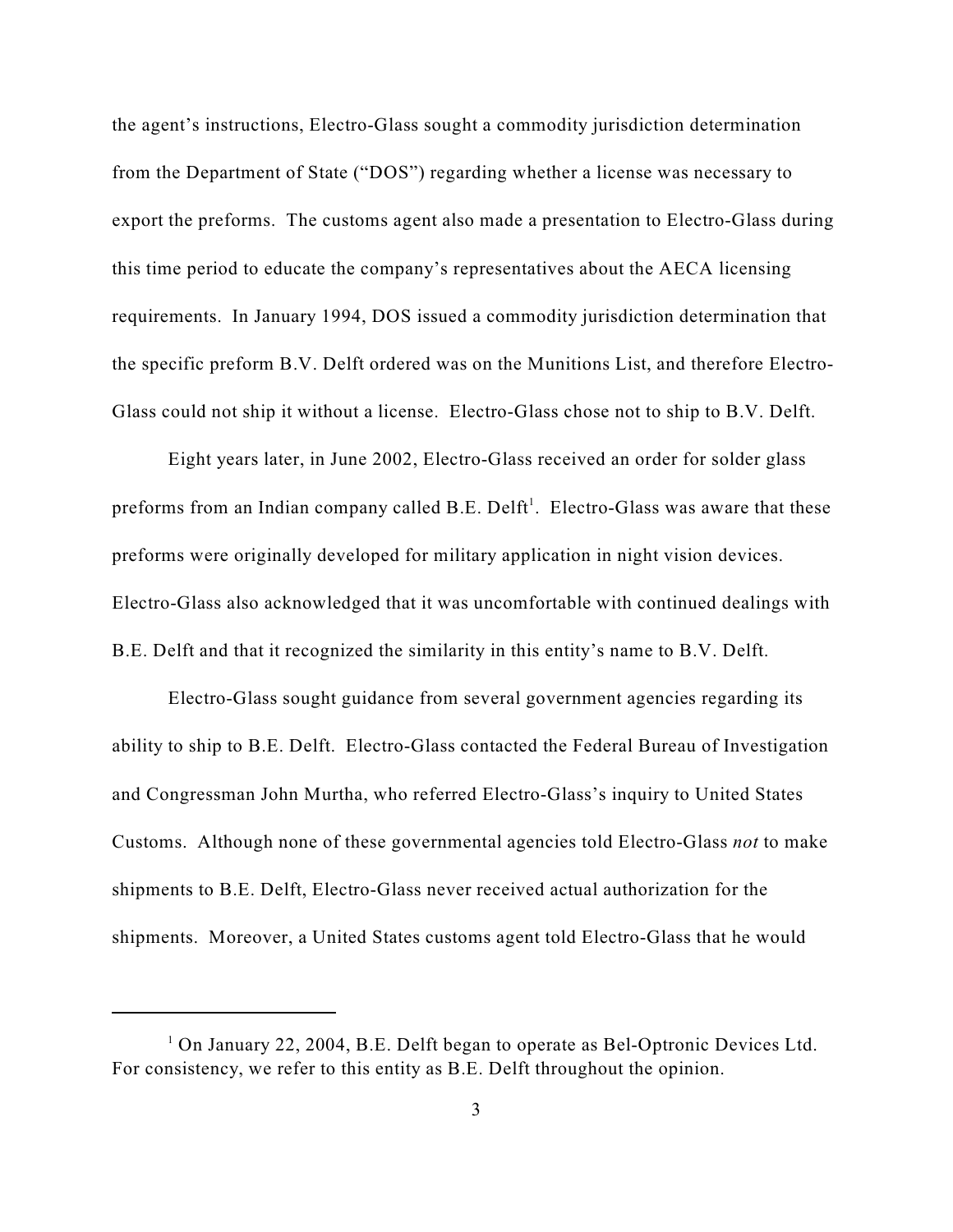have to make inquiries with three federal agencies, including DOS, to determine whether Electro-Glass could legally export the preforms. Without waiting for definitive authorization from the government, Electro-Glass made four shipments to B.E. Delft without obtaining a license.

On December 6, 2004, two United States customs agents visited Electro-Glass and told the company that it would need a license to ship preforms to B.E. Delft. Only then did Electro-Glass stop making shipments. On April 5, 2006, a grand jury indicted Electro-Glass on four counts of violating the AECA, one for each shipment that Electro-Glass made to B.E. Delft. After a four-day trial, a jury found Electro-Glass guilty on all four counts. Electro-Glass filed a timely appeal.

# II.

The District Court had subject matter jurisdiction pursuant to 18 U.S.C. § 3231. Because Electro-Glass is appealing from a final judgment of conviction, we have jurisdiction pursuant to 28 U.S.C. § 1291. See Flanagan v. United States, 465 U.S. 259, 263 (1984); Catlin v. United States, 324 U.S. 229, 233 (1945).

Defendant bears a heavy burden on appeal. When considering the sufficiency of the evidence to uphold a criminal conviction, we must view the evidence in the light most favorable to the Government. See Glasser v. United States, 315 U.S. 60, 80 (1942); see also United States v. Dent, 149 F.3d 180, 187 (3d Cir. 1998) (noting that this Court applies a "particularly deferential standard of review when deciding whether a jury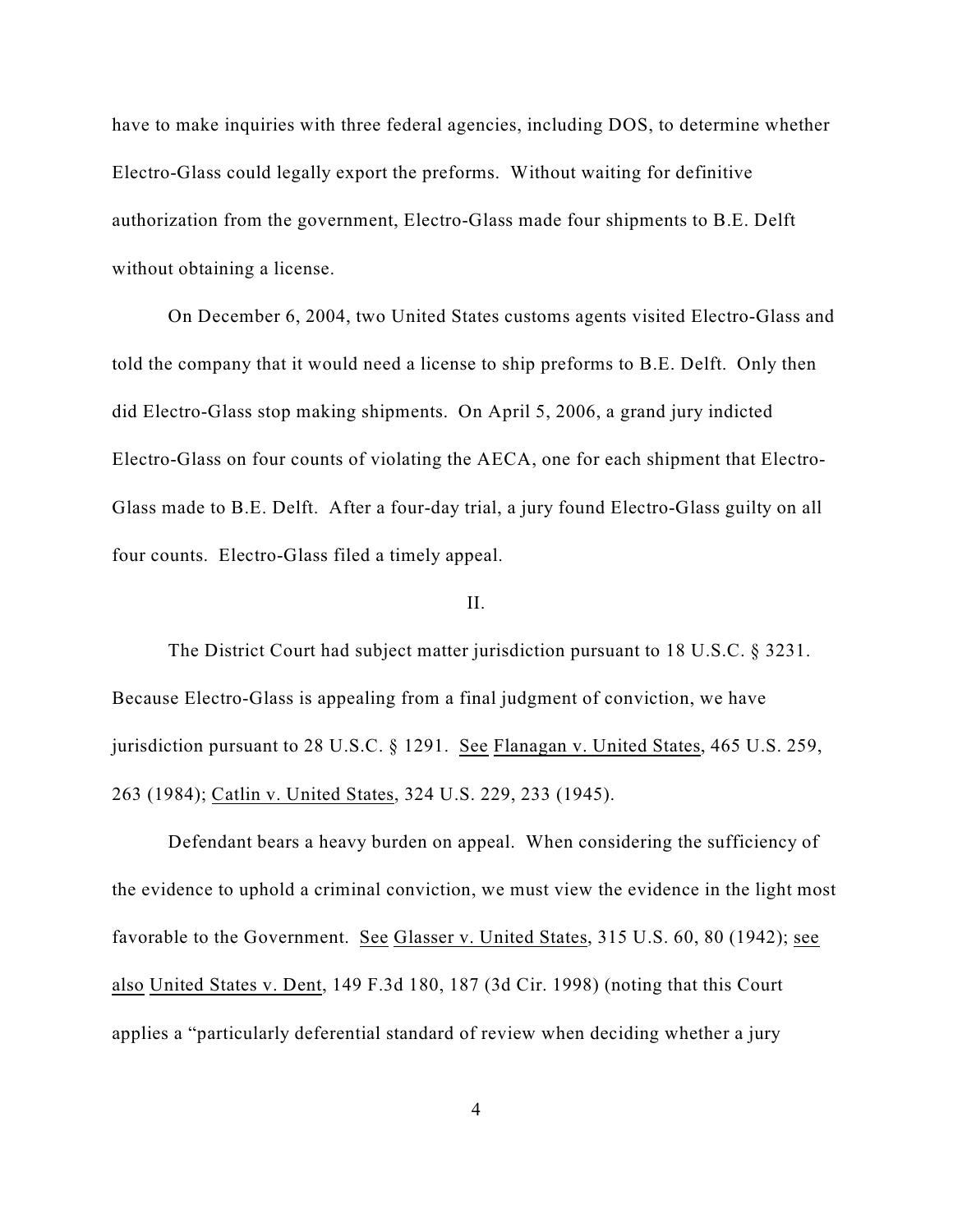verdict rests on legally sufficient evidence"). Seen in that light, we affirm if "any rational trier of fact could have found the essential elements of the crime beyond a reasonable doubt." Jackson v. Virginia, 443 U.S. 307, 319 (1979). "[T]he evidence need not unequivocally point to the defendant's guilt as long as it permits a finding of guilt beyond a reasonable doubt." United States v. Davis, 183 F.3d 231, 238 (3d Cir. 1999); see also United States v. McNeill, 887 F.2d 448, 450 (3d Cir. 1990) ("Only when the record contains no evidence, regardless of how it is weighed, from which the jury could find guilt beyond a reasonable doubt, may an appellate court overturn the verdict." (quoting Brandom v. United States, 431 F.2d 1391, 1400 (7th Cir. 1970))).

## III.

To establish a violation of the AECA, 22 U.S.C. § 2778(c), the government must prove beyond a reasonable doubt that: (1) the defendant exported an article from the United States, (2) that article is listed on the Munitions List, (3) the defendant exported the article without a license, and (4) the defendant did so willfully. See United States v. Tsai, 954 F.2d 155, 160 n.3 (3d Cir. 1992). We have noted that the "willfulness" element of the AECA is established only "[i]f the defendant knew that the export was in violation of the law." Id. at 162. The Government does not need to prove the basis of that knowledge, or that the defendant was aware of the licensing requirement. Id.

Electro-Glass asserts that the Government failed to prove the "willfulness" element of the offense. To differentiate its case from those where AECA violations have been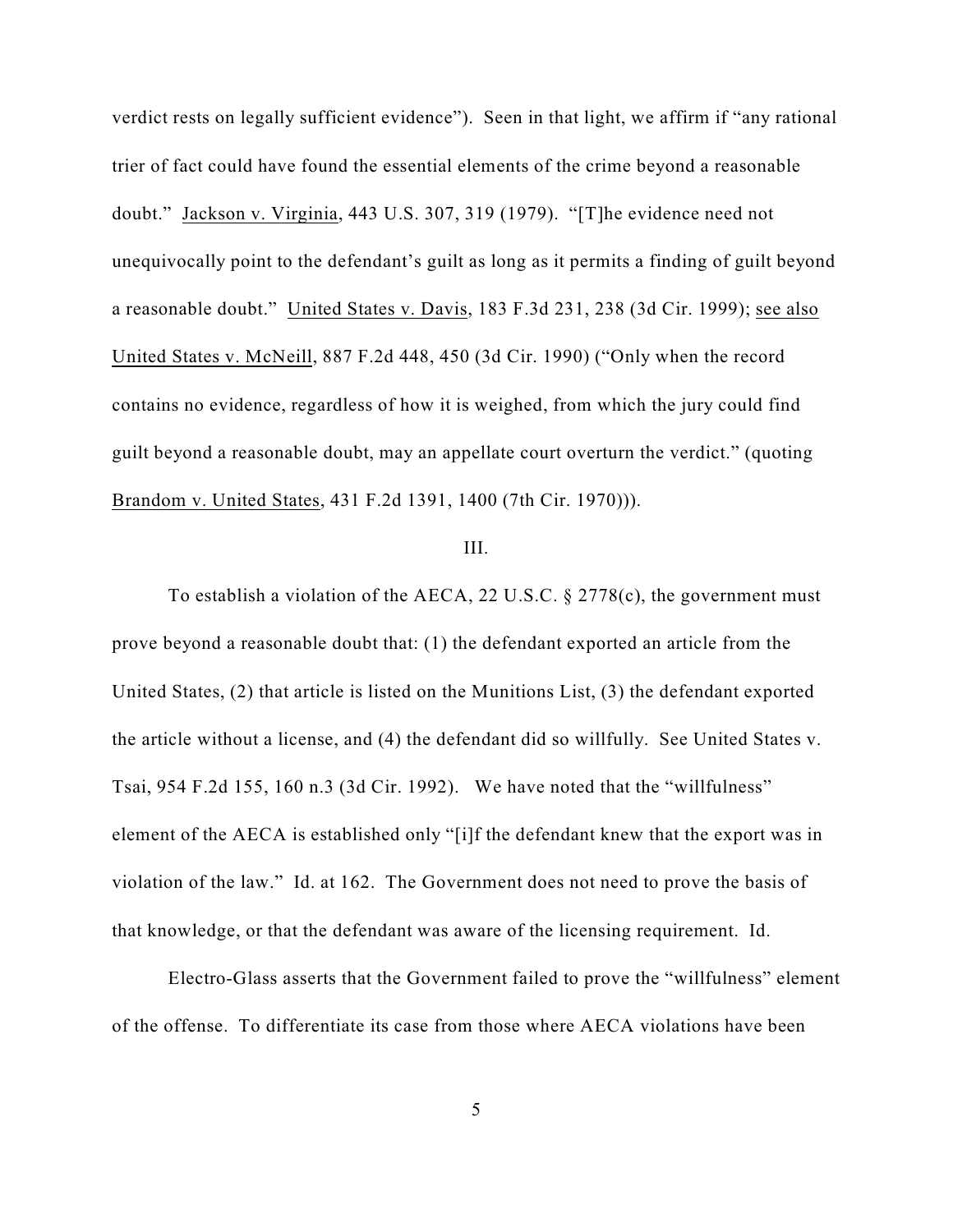established, Electro-Glass points to cases involving defendants who either admit knowing that their conduct was illegal or who act in a manner that demonstrates such knowledge by misrepresenting information to the Government. Electro-Glass also argues that most AECA cases involve shipments of military items to war-torn or hostile countries. See, e.g., Tsai, 954 F.2d at 158-59 (affirming a guilty verdict where the defendant falsified documents to smuggle items through Customs, had been informed that a license was required to export his product, and told an undercover agent to "act dumb" about the licensing requirement).

Pointing to more extreme AECA violations, however, does not automatically imply that Electro-Glass's conduct did not rise to the level of willfulness, and it certainly does not allow Electro-Glass to meet its heavy burden on appeal. The fact remains that Electro-Glass had a four-day jury trial, during which it had a full and fair opportunity to present a defense to the Government's charges. After weighing the evidence and evaluating the credibility of witnesses, the jury determined that the Government proved, beyond a reasonable doubt, that Electro-Glass violated the AECA willfully. In reviewing the jury verdict, we exercise great deference and affirm if *any* rational trier of fact could have found willfulness beyond a reasonable doubt. The fact that the record contains evidence which could have supported a contrary conclusion does not warrant reversal as long as there is sufficient evidence in the record to support the verdict. Here, we conclude that there is.

6